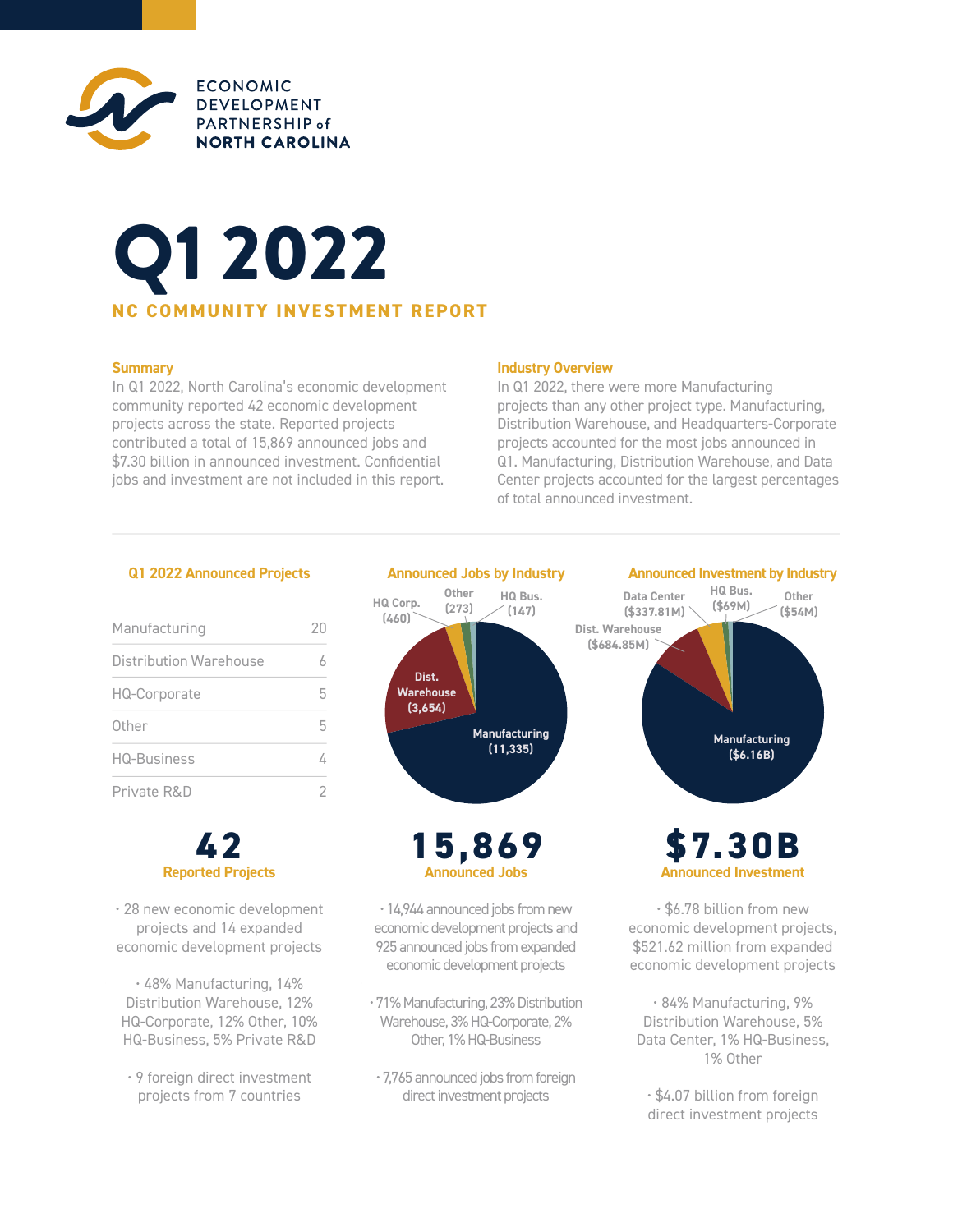

# **Largest Q1 2022 Projects by Jobs**

| Company         | <b>Announced Jobs</b> | <b>Project Type</b>    |  |
|-----------------|-----------------------|------------------------|--|
| Vinfast         | 7,500                 | Manufacturing          |  |
| Macy's, Inc.    | 2,800                 | Distribution Warehouse |  |
| Boom Supersonic | 1,761                 | Manufacturing          |  |
| Eli Lilly       | 589                   | Manufacturing          |  |
| Amazon          | 500                   | Distribution Warehouse |  |

# **Largest Q1 2022 Projects by Investment**

| Company          | <b>Announced Investment</b> | <b>Project Type</b>    |
|------------------|-----------------------------|------------------------|
| Vinfast          | \$4B                        | Manufacturing          |
| Eli Lilly        | \$939M                      | Manufacturing          |
| Macy's, Inc.     | \$584.30M                   | Distribution Warehouse |
| Boom Supersonic  | \$500M                      | Manufacturing          |
| Sherwin Williams | \$324.08M                   | Manufacturing          |

# **Foreign Direct Investment (FDI)**

In Q1 of 2022, 9 FDI projects from 7 different countries announced 7,765 jobs and more than \$4.07 billion in investment in North Carolina. (Announcements listed below by investment.)

# **FDI Announced Jobs & Investment by Country**

| Company                      | <b>Announced Jobs</b> | <b>Announced Investment</b> | Country  | <b>Project Type</b> |
|------------------------------|-----------------------|-----------------------------|----------|---------------------|
| Vinfast                      | 7.500                 | \$4B                        | Vietnam  | Manufacturing       |
| Volvo Group                  |                       | \$41M                       | Sweden   | <b>HQ-Business</b>  |
| Darnel Inc.                  | 20                    | \$16M                       | Colombia | Manufacturing       |
| Nordfab Systems, Inc.        | 25                    | \$4.19M                     | Sweden   | Manufacturing       |
| Spotit                       | 107                   | \$3M                        | Belgium  | <b>HQ-Business</b>  |
| <b>Grand Manor Furniture</b> | 50                    | \$3M                        | China    | Manufacturing       |